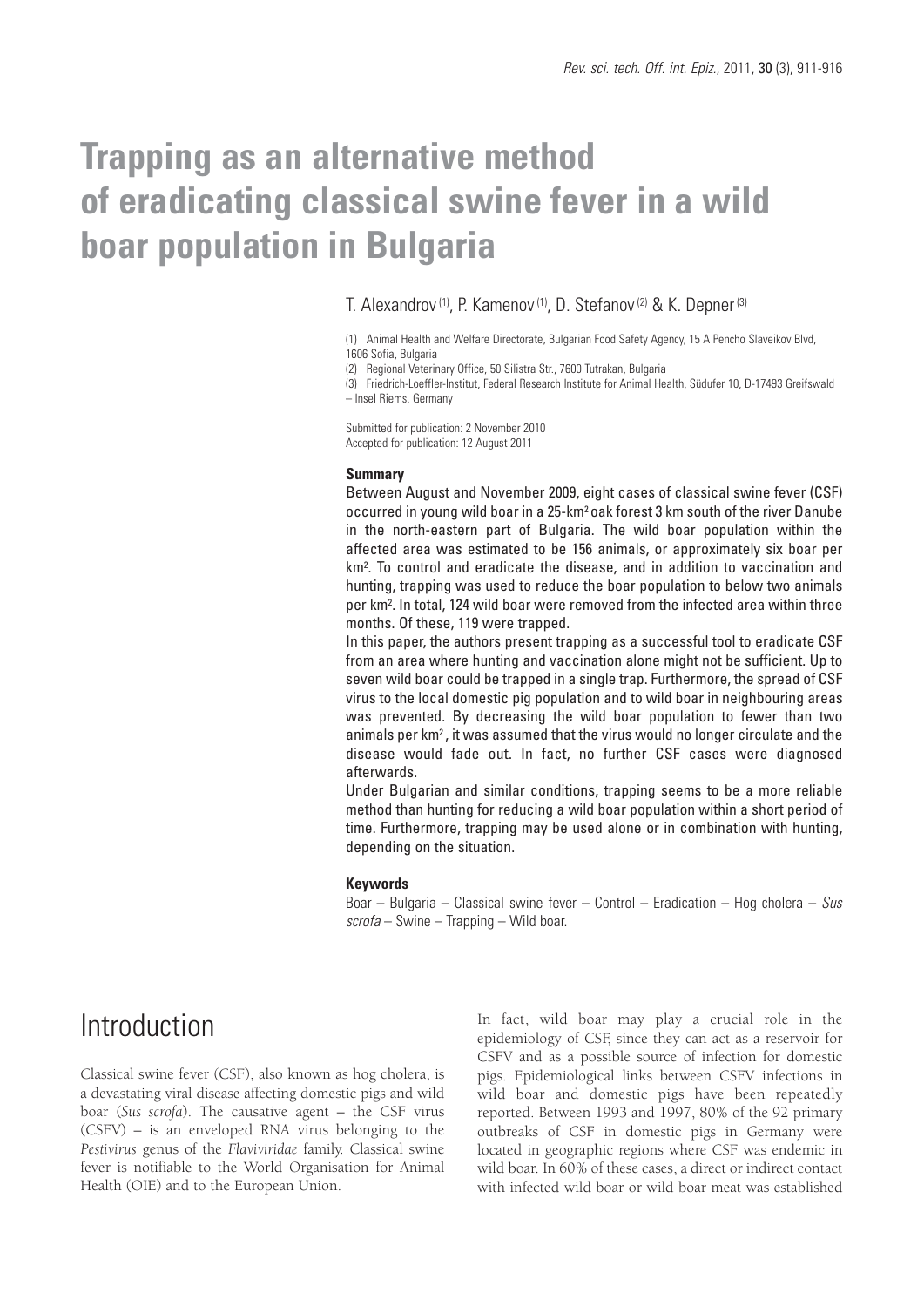(4, 9). Taking this into consideration, preventing and controlling CSF in wild boar is regarded as crucial if domestic pigs are to be protected from infection (7).

The main aims of controlling CSF in wild boar are to:

– reduce the risk of transmitting the disease to domestic pigs

– prevent the evolution of an endemic situation in the wild boar population

– reduce the duration of the endemic phase.

Since the source of infection of CSF in wild boar is often not easy to determine, investigating and preventing the disease from spreading can be difficult (2).

The persistence of CSFV depends on epidemiological and ecological factors, such as: the proportion of individuals that recover from infection, the occurrence of chronic infections, and the social structure and size of the population. In particular, CSFV may persist for several years among populations comprising more than 2,000 wild boar (3) or 2 animals per km2. In smaller populations, infection seems to be self-limiting, with the virus disappearing within one year, whereas in larger populations, it tends to persist for years (8).

Intensified but indiscriminate hunting has never been shown to be particularly efficient, either in controlling or eradicating CSF, except in very small and geographically isolated populations. The main drawbacks arise from complex population dynamics and the age dependency of CSF epidemiology in wild boar populations, which normal hunting does not take into account. Thus, hunting alone is not sufficient to break the virus transmission chain. Instead it may even result in enhanced virus circulation (2, 3).

Oral vaccination, using baits containing the modified live C-strain vaccine, has proven to be very effective in reducing the number of susceptible individuals (5, 6, 10). In combination with natural immunity induced by the circulating field virus, vaccination decreases infection pressure and may reduce the basic rate of infection *R*0, i.e.  $R_0$  < 1 or one infected individual infects fewer than one other individual. Under these epidemiological circumstances, CSFV is cleared from the population.

Between August and November 2009, Bulgaria experienced several cases of CSF in wild boar in a forested area close to the river Danube, in the Silistra region. To control and eradicate the disease, and in addition to vaccination and hunting, trapping was used to reduce the wild boar population. Thus, trapping may be used as an additional tool to successfully eradicate CSF from an area when hunting and vaccination alone might not be sufficient.

# Materials and methods

The affected area was a 25-km2 oak forest, situated 3 km south of the river Danube in the north-eastern part of Bulgaria. It is surrounded by crops (mainly maize). Both the oak forest and the maize fields are a very suitable habitat for wild boar. The wild boar population within the affected area during that period was estimated at 156 animals, or about six animals per km2.

This area belongs to the vaccination belt, running some 40 km along the Bulgarian border with Serbia, Romania and the former Yugoslav Republic of Macedonia, in which oral vaccination against CSF has been conducted since 2005. In 2009, the overall seroprevalence in that region was 86%. In September 2009, CSFV was detected in a four-month-old boar, which was found dead, and in three five-month-old boars caught during hunting. However, no clinical signs of the disease were observed in the field.

The Bulgarian Veterinary Service immediately began a control and eradication programme, aimed at reducing the wild boar population by trapping and increasing herd immunity with an additional vaccination campaign.

Trapping was chosen as an additional tool, and an alternative to hunting, to reduce the wild boar population to below two animals per km2 in a short period. Six wild boar traps were constructed and distributed in various places in the forest. The traps had an average size of 3 m ×  $10 \text{ m} \times 3 \text{ m}$  and were made out of wood and wire fencing. Maize was provided in and around the traps to attract the animals. Figure 1 shows two wild boar traps, with and without animals inside.

The geographical location where the CSFV-positive animals were found is shown in Figure 2.

All the wild boar that were hunted, trapped or found dead were sampled and examined for CSF, according to the European Commission Diagnostic Manual (1). Table I shows the test results of wild boar in different age groups.

### Results and discussion

Wild boar obviously cannot be managed in the same way as domestic pigs, i.e. using exhaustive culling or a conventional vaccination strategy, since individual handling is impossible, and wild boar populations are highly dynamic (that is, are constantly producing new susceptible offspring). However, hunting and vaccination can be used to halt transmission by reducing the number of susceptible animals. Nevertheless, inadequate hunting or inappropriate vaccine strategies may boost CSF persistence.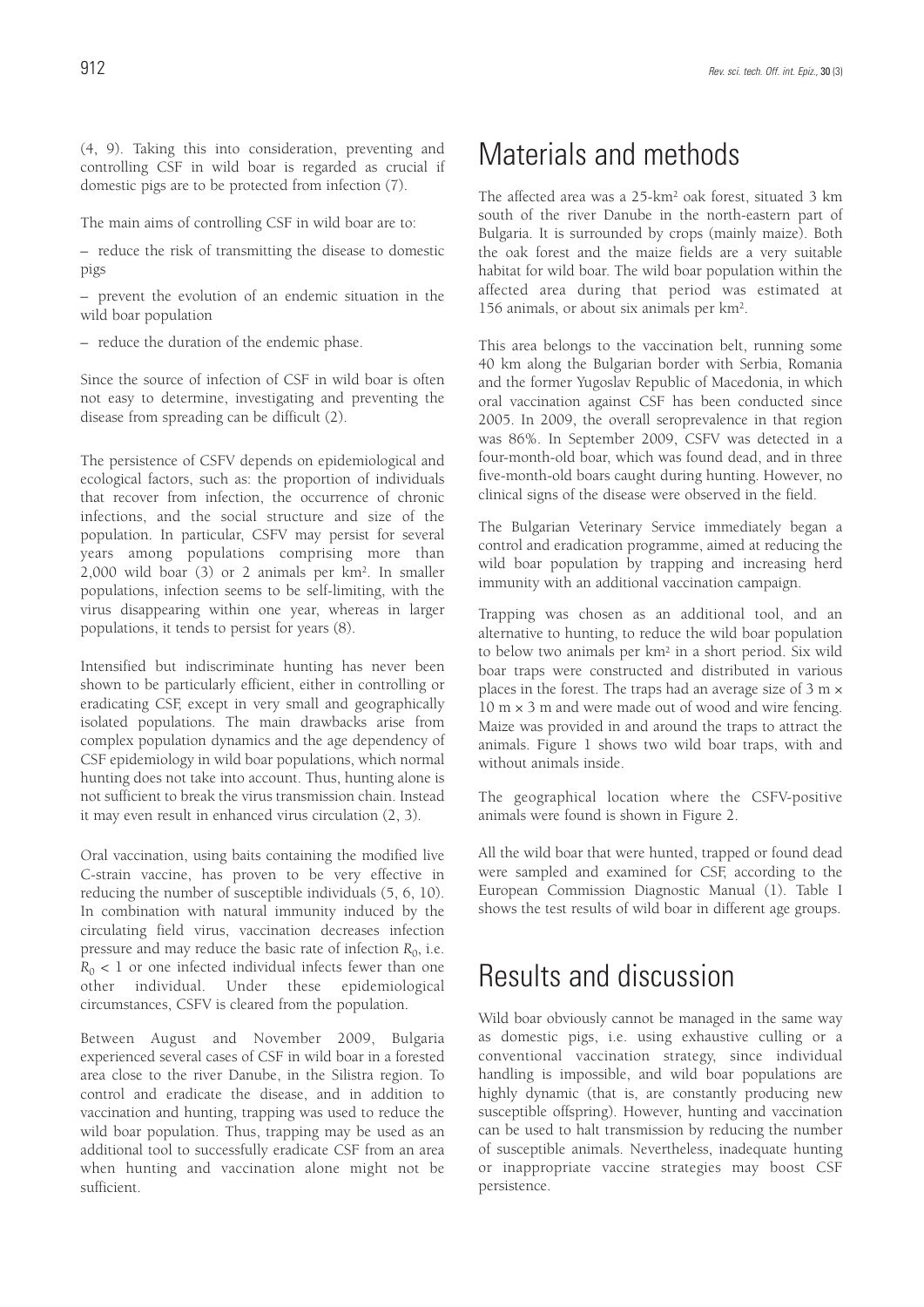

**Fig. 1 Wild boar traps, shown with boar and without**

In addition to hunting and vaccination, the Bulgarian Veterinary Service used trapping to effectively reduce the wild boar population in the area affected. The principal goal was to stop the perpetuation of the virus by reducing the number of susceptible individuals in the infected area.

In total, 124 wild boar were removed from the infected area within three months. Of these, 119 animals were

#### **Table I**

**Wild boar from the Silistra region of Bulgaria infected with classical swine fever, by age group (reporting period: 28 August 2009 to 31 January 2010)**

| Age of wild boar | No. of wild<br>boar trapped | No. of wild<br>boar hunted | No. testing<br>positive by PCR |
|------------------|-----------------------------|----------------------------|--------------------------------|
| 0 to 6 months    | 24 (20%)                    | 5                          | 8*                             |
| 6 to 12 months   | 70 (59%)                    |                            |                                |
| 12 to 24 months  | 17 (14%)                    |                            |                                |
| Over 24 months   | 8(7%)                       |                            |                                |
| <b>Total</b>     | 119                         | 5                          | 8                              |

PCR: polymerase chain reaction \*4 trapped, 3 hunted, 1 found dead

trapped, four were shot and one was found dead. Table I shows the results of trapping in the various age categories of the boar. As a result of these measures, the wild boar population decreased considerably. It was estimated that only about 32 wild boar were left. By reducing the wild boar population to below two animals per km2, it was assumed that virus perpetuation would not continue and the disease would fade out, and indeed, no further CSF cases were diagnosed.

Trapping proved to be a very efficient control measure. Up to seven wild boar could be trapped in one trap. Conventional hunting alone would not have led to such a decrease of animals in such a short time. Hunting with dogs was not an option because it was feared that viraemic animals could escape from the infected area and spread the virus.

The laboratory data showed that only young animals, those aged less than six months, were confirmed as being CSFVpositive. The most logical explanation for this finding is that this age group had not been protected by vaccination, since the most recent vaccination campaign had been conducted in February and March 2009.

Nevertheless, the question of the origin of the virus remained open. Three hypotheses were discussed:

– the migration of infected wild boar from another infected area

– undetected virus persistence over the years

– virus introduction by humans (catering wastes, other sources).

Migration of infected wild boar from other infected areas was considered to be very unlikely, since no infected area was known to exist at that time, either in Bulgaria or in neighbouring countries. The second hypothesis of undetected virus persistence was also considered improbable. During the previous hunting season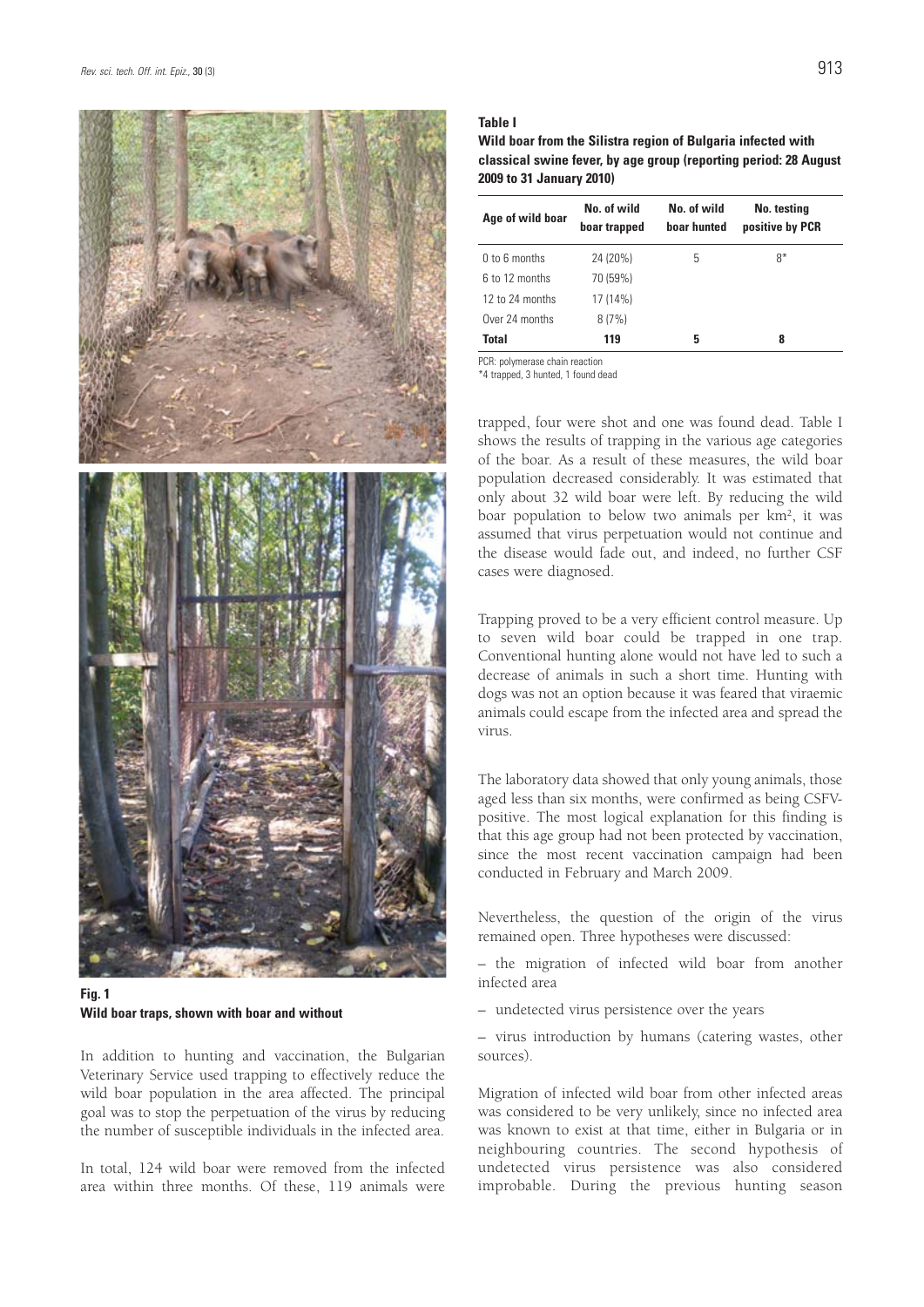

**Fig. 2 Area of Silistra, in north-eastern Bulgaria, where eight cases of classical swine fever were found in wild boar** 

(2008–2009), 84 wild boar from the infected area had been tested and all were diagnosed as negative for the virus. Furthermore, there were no confirmed or suspected outbreaks of CSF among domestic pigs in that area. The last outbreak of CSF in domestic pigs in Bulgaria occurred at the beginning of 2008, in the Kjustendil region, which is in the western part of the country, about 380 km away from the Silistra region.

Since an illegal landfill was found near to the infected area, close to the forest in which the CSFV-positive wild boar were found, it may be speculated that human activities, e.g. the disposal of catering wastes, were the source of virus introduction. However, there is, as yet, no clear evidence and insufficient epidemiological data to prove that this was indeed the route of virus entry into the wild boar population.

The authors conclude that the strategy implemented by the Bulgarian Veterinary Service, of using traps to eradicate CSF from a wild boar population, was effective. Furthermore, this strategy also prevented the spread of CSFV to the domestic pig population and to the wild boar of neighbouring areas. Under Bulgarian conditions, trapping appeared to be a more reliable method than hunting for reducing a wild boar population within a short period of time. Such an approach could be used as an additional tool to vaccination and hunting, when attempting to control CSF. Trapping may be used alone, or in combination with hunting, depending on the situation.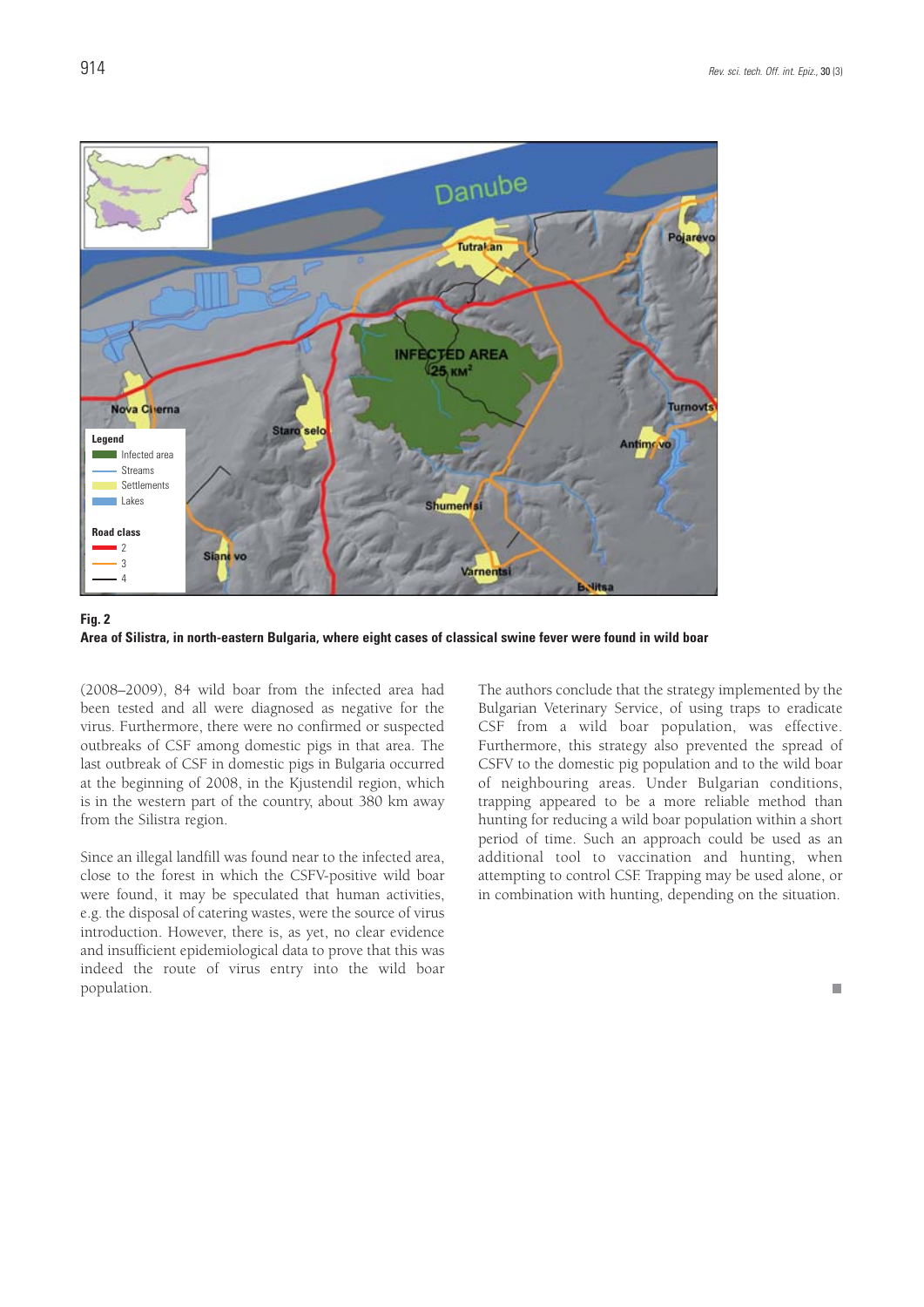### **Recours au piégeage en tant que méthode alternative d'éradication de la peste porcine classique dans une population de sangliers sauvages en Bulgarie**

T. Alexandrov, P. Kamenov, D. Stefanov & K. Depner

### **Résumé**

Entre août et novembre 2009, huit cas de peste porcine classique ont été signalés chez des jeunes sangliers sauvages vivant dans une forêt de chênes d'une superficie de 25 km² située à 3 km au sud du Danube, dans le nord-est de la Bulgarie. La population de sangliers sauvages vivant dans la zone affectée a été estimée à 156 animaux, soit environ six sangliers par kilomètre carré. Pour maîtriser et éradiquer la maladie, le piégeage a été utilisé en complément de la vaccination et de la chasse afin de ramener la population de sangliers à moins de deux animaux par kilomètre carré ; ces mesures ont permis d'éliminer 124 sangliers sauvages de la zone atteinte en une période de trois mois. Parmi ces sangliers, 119 ont été capturés par piégeage.

Les auteurs décrivent le piégeage comme une pratique efficace pour éradiquer la peste porcine classique dans une zone où la chasse et la vaccination seules s'avèrent insuffisantes pour atteindre cet objectif. Un seul dispositif de piégeage permet de capturer jusqu'à sept sangliers sauvages. En outre, cette mesure a empêché le virus de la peste porcine classique de se propager aux populations locales de porcs domestiques ainsi qu'aux populations de sangliers sauvages des zones environnantes. L'hypothèse de départ était qu'en ramenant la population de sangliers sauvages à moins de deux animaux par kilomètre carré, le virus ne pourrait plus circuler et la maladie finirait par disparaître. Effectivement, aucun cas supplémentaire de peste porcine classique n'a été diagnostiqué par la suite.

Dans le contexte bulgare ainsi que dans d'autres régions présentant une situation similaire, le piégeage semble une méthode plus efficace que la chasse pour réduire les populations de sangliers sauvages dans un laps de temps limité. De plus, en fonction des situations, le piégeage peut être pratiqué isolément ou en complément de la chasse.

#### **Mots-clés**

Bulgarie – Choléra du porc (hog cholera) – Contrôle – Éradication – Peste porcine classique – Piégeage – Porc – Sanglier – Sanglier sauvage – Sus scrofa.

**Uso de trampas como método alternativo de erradicación de la peste porcina clásica en una población de jabalíes salvajes de Bulgaria**

T. Alexandrov, P. Kamenov, D. Stefanov & K. Depner

#### **Resumen**

Entre agosto y noviembre de 2009 se detectaron ocho casos de peste porcina clásica (PPC) en jabalíes jóvenes de un robledal de 25 km2 situado 3 km al sur del Danubio, en la región nororiental de Bulgaria. Se calculó que la población de jabalíes en el área afectada era de 156 ejemplares, lo que supone